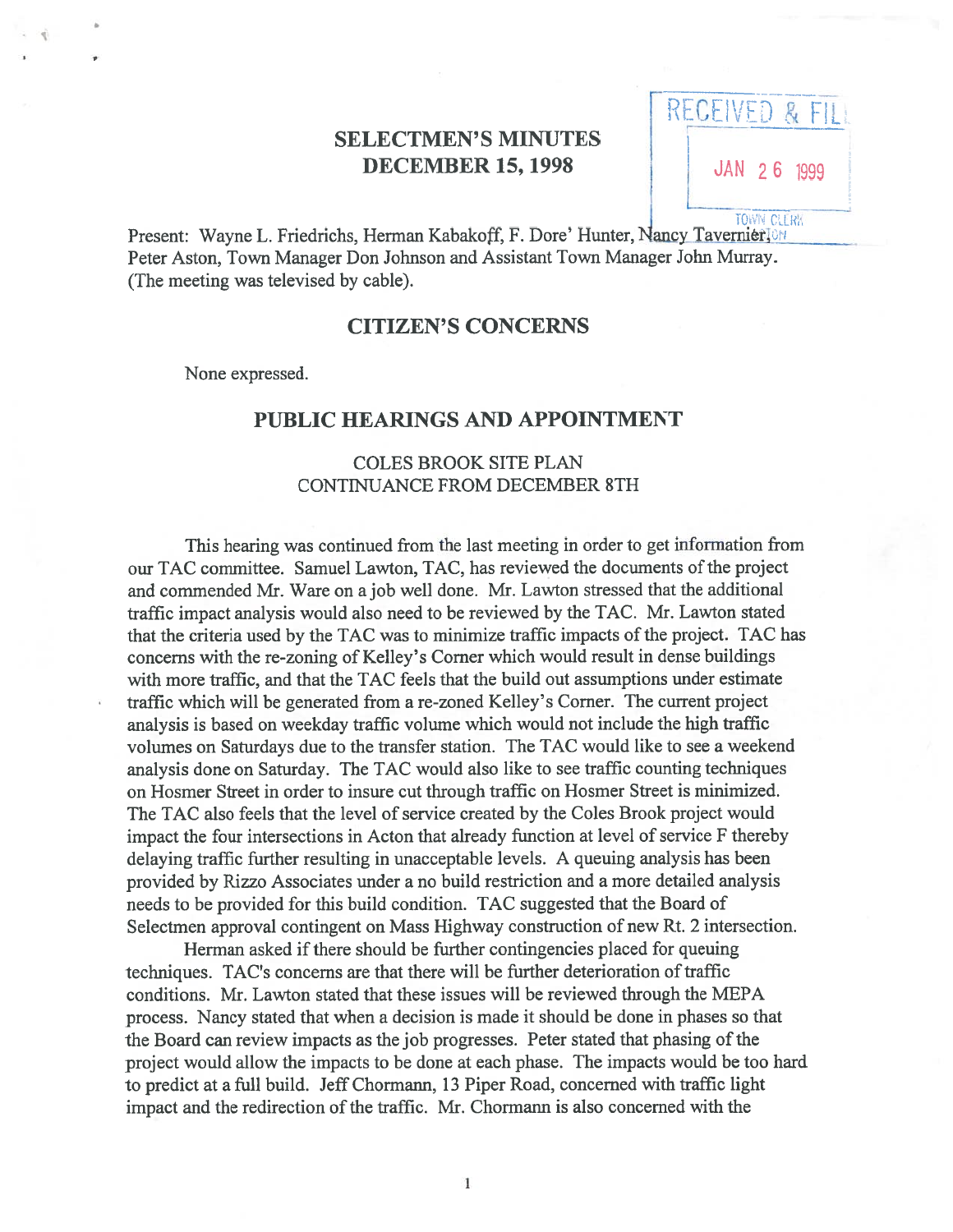impacts not only to Hosmer but also School Street and is not against development but is concerned with turning the process over to the MEPA. Mr. Chormann indicated that the addition of the light would benefit Mr. Ware's development and would like to see the impact of rent with the addition of light. Mr. Chormann also suggested that additional traffic studies be done after the project is started. Mr. Chormann also wants <sup>a</sup> dollar figure to be set aside to deal with any potential problems. Mr. Lawton stated that the new intersection would allow for eastbound and westbound access. Charley Carison, <sup>145</sup> School Street is concerned with project impacts on Piper Road since more traffic will be diverted onto School and Piper and questioned whether the TAC believes in these impacts. Mr. Carison is also concerned with the propose<sup>d</sup> intersection on Route 2 and suggests there be <sup>a</sup> \$5 per square foot figure for offsite mitigation. Mr. Carison projects that by charging \$5 per square foot there would be around 2 million available which would allow the Board to hold monies for any future impacts. Mr. Carlson stated that process of queuing ifleft to MEPA process would make the town lose control over the project. Barbara Morrison, <sup>8</sup> Piper Road, has lived in town <sup>15</sup> years and has seen <sup>a</sup> traffic increase on Piper Road in the last <sup>10</sup> years and suggested that the increase this project would create would be <sup>a</sup> detriment to the Town putting more people on the street and stated that the traffic light should enhance the travelers commute. Ms. Morrison also supports asking for additional monies for possible future impacts that cannot be foreseen until project completion. Renee Robins, TAC, stated that the MEPA process would complete all analysis prior to permitting process and the town would benefit by receiving <sup>a</sup> full boat analysis. Nancy stated that once <sup>a</sup> site <sup>p</sup>lan is filed we are under <sup>a</sup> deadline. Mr. Carison stated that <sup>a</sup> contribution from the development may encourage Mass. Highway to ge<sup>t</sup> moving on the rotary. Nancy stated that she hopes this project will be our catalyst to ge<sup>t</sup> Mass Highway moving on Route <sup>2</sup> Impacts. Herman wondered if impact fees were proper to <sup>p</sup>lace in site <sup>p</sup>lans. <sup>A</sup> young resident from <sup>125</sup> School Street, stated that one day his cat almost go<sup>t</sup> squished and his parents have told him he is not allowed to cross the street until he is 18. The young boys mother would like <sup>a</sup> sign with blinking yellow lights at the intersection of Chadwick to School. Nancy stated that she would like to thank all involved.

 $q$ 

 $\mathbf{A}$   $\mathbf{A}$   $\mathbf{A}$ 

NANCY TAVERNIER - Move to close public hearing and take Coles Brook Site Plan under advisement. DORE HUNTER - Second. UNANIMOUS VOTE.

# TOWN MANAGER BUDGET PRESENTATION

Don presented the Board with the propose<sup>d</sup> budget. Don indicated that the FY <sup>2000</sup> budget will come with the new millenium which is good, however, the Y2K issue is bad. The Y2K problems are computers, public safety and public health concerns. The Town has sent all vendors <sup>a</sup> letter asking about their readiness for the year <sup>2000</sup> and we are currently receiving processes and contingencies. The Town's financial outlook is strong and the debt service is <sup>7</sup> % and will be increasing significantly in the next few years. Free Cash will be approximately 1.9 million in 1999. The FY <sup>1999</sup> Free Cash level will be at 4.2%, slightly below the F1NCOM's recommendation of maintaining free

2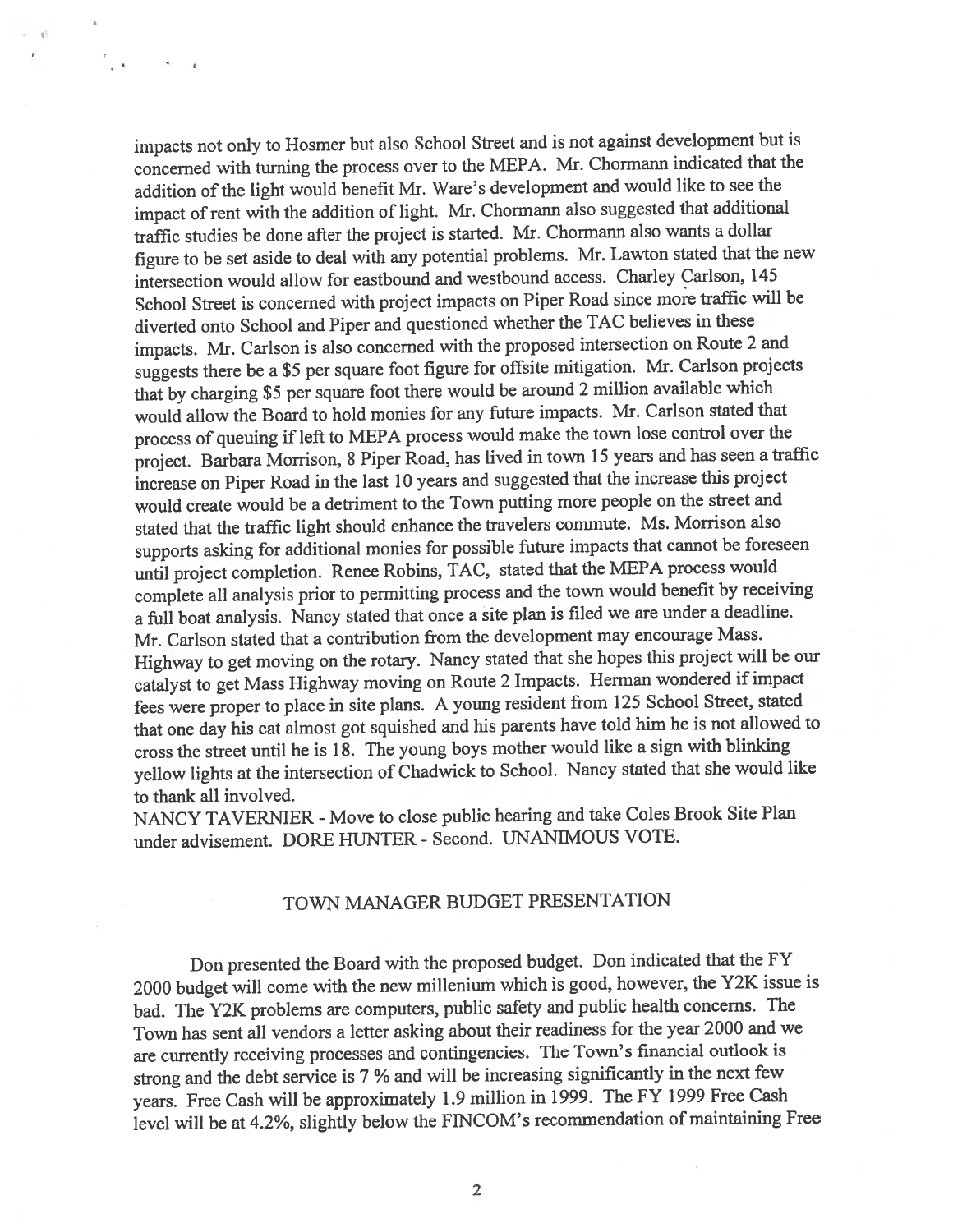Cash at <sup>a</sup> 5% level. New Growth shows that the numbers are declining. State aid is <sup>a</sup> bright piece to our picture since it is growing, however, 64% of the aid is earmarked. Ed reform will be ending in the year 2000. Don stated that the focus of budget presentation includes Memorial Library, NARA, which include infrastructure improvement, problem solving and basics. Don stated that we have lived with Prop.  $2 \frac{1}{2}$  with the budgeting guidelines of <sup>3</sup> % colas <sup>p</sup>lus steps and expenses based upon needs. FY <sup>2000</sup> appropriation is \$15, 532, <sup>449</sup> up 4.57 % with recurring revenues and no overrides. Enterprise funds have tax subsidies of 667,000, COA van \$10,000 and <sup>a</sup> new fund for sewers. In summary, the duties of the Town are to ensure that the citizens of the third millenium be given new opportunities.

Herman would like copies of slides <sup>g</sup>iven to Finance Committee and the two School Committees since the Fincom cannot make the January 20 ALG meeting date. Dore' is concerned with the increase in staff and would like to explore other alternatives. Fincom been officially invited to January 9, <sup>1999</sup> budget meeting. Nancy Tavernier stated that she was interested in pursuing pulling out debt and <sup>p</sup>lacing it in separate warrant articles since she does not think of debt as <sup>a</sup> operating budget. Peter would like revenue projection discussion at the January 9, 1998 meeting.

#### SELECTMEN'S BUSINESS

# CLASS II LICENSE IMPORT DOMESTIC AUTO CENTER 317 CENTRAL STREET

Import Domestic Auto Center has had problems complying with conditions of their Class II License with a maximum of thirteen vehicles for sale. Scott Sandford, holder of the Class II license stated that the complaints against his company are for the position and the amount of vehicles stored on site. Mr. Sanford indicated that the vehicles have been removed from the grassy surfaces and stated that at one point in August he had 45-50 vehicles on the property. Mr. Sanford indicated that he sells and services vehicles on site. Mr. Sanford stated that he can not control the amount of service vehicles on site. Mr. Sanford indicated that he spoken with Garry Rhodes and has been making an effort to comply with the regulations. Mr. Sanford seeks an amendment of the site <sup>p</sup>lan to allow more vehicles on site. Wayne indicated that the amount of vehicles on any <sup>g</sup>iven day have range<sup>d</sup> from 36-45 at any <sup>g</sup>iven time. <sup>A</sup> site <sup>p</sup>lan special permit amendment would need to be applied for to increase the number of vehicles, however, an increase would not make Mr. Sanford in compliance with his Class II license. Mr. Rhodes indicated that in 1978, an amendment was issued for <sup>a</sup> maximum of 22 vehicles. The site <sup>p</sup>lan process would take up to <sup>65</sup> days. Wayne indicated that Mr. Sanford should make an effort to comply with the regulations and then apply for an amendment. Dore' indicated that there have been complaints in regards to the amount of vehicles. Mr. Sanford indicated that at no time he has had more than 13 vehicles for sale. Nancy stated that she has had several calls and complaints. Nancy stated that she has counted over 55 vehicles on the lot at one time. Nancy also indicated that vehicles seem to stay for months and finds it hard to believe that they are there for service. Nancy stated that she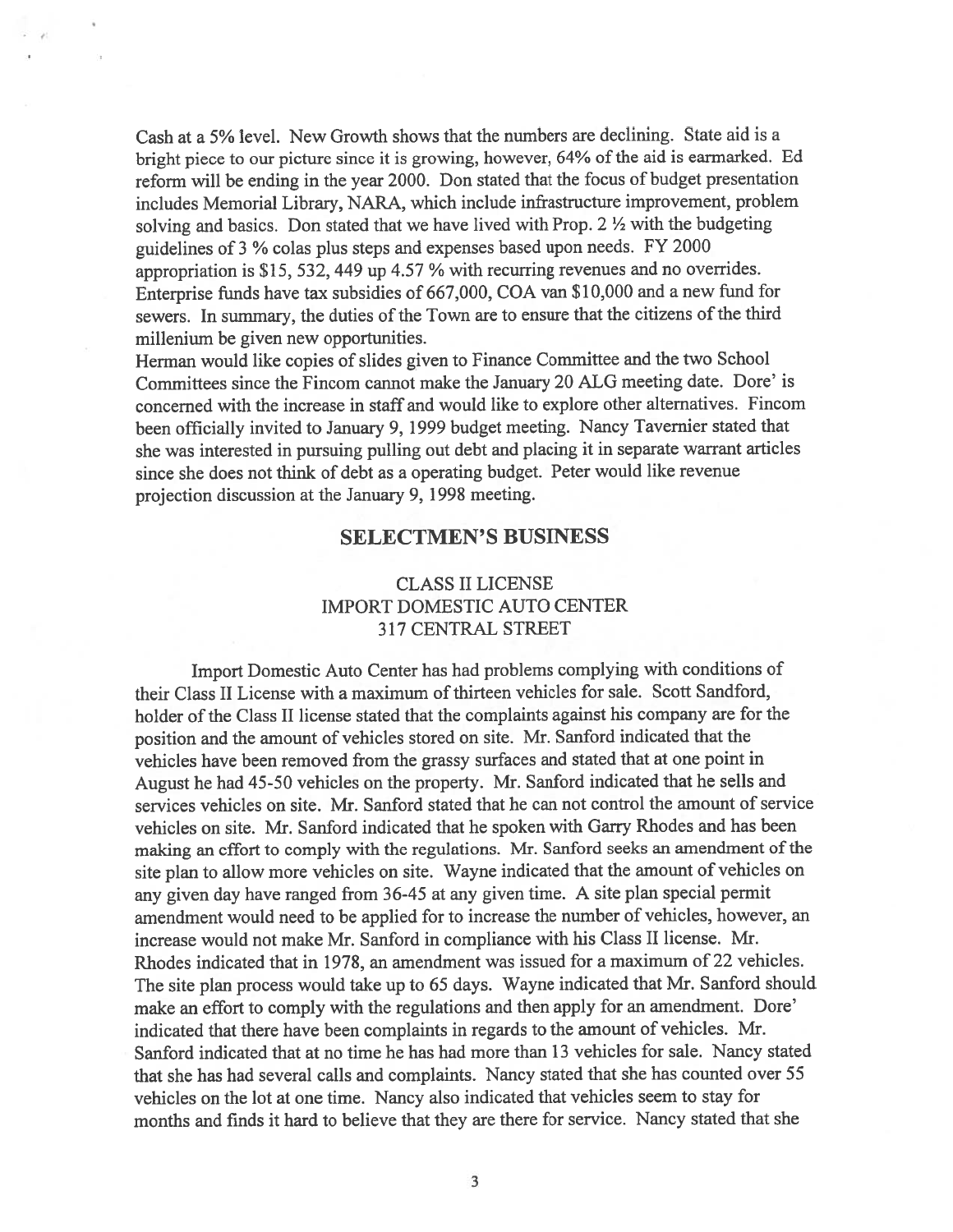would not suppor<sup>t</sup> continuance of the Class II license until our regulations are complied with by Mr. Sanford. DORE' HUNTER — Move to extend class II license to Import Domestic Auto Center until the end of January, 1999 with current conditions and with a weekly watch of the site and Mr. Sanford will be required to pay for 1/12 of fee. HERMAN KABAKOFF - Second. UNANIMOUS VOTE.

COMPUTERIZATION -APS -Dore' asked ifthis issue is resolved. John indicated that the Town has pu<sup>t</sup> this issue on hold until after the budget, however, staff is currently training the school.

COMMUTER LOT - Nancy asked the Board's pleasure regarding the commuter and whether or not the Board should direct the TAC to review this lot on the resident vs non resident space. Currently, the lot is divided with <sup>a</sup> <sup>45</sup> to <sup>55</sup> %. split. It was asked what other towns use for <sup>a</sup> formula for dividing up their lot for residents vs non resident parking.

ACTON 2001 - SOCIAL — Don reminded the Board that there is <sup>a</sup> Acton 2004 Social on December 21, 1998 at 6:30 PM in the Town Hall. Don indicated that Tom Mackey is going to give an overview on status of capital plan.

HOLIDAY LIGHTS — The Board stated that the trees on the common look very nice.

SEWER UPDATE -Nancy gave the Board <sup>a</sup> sewer update. Nancy also stated that Acton has made <sup>a</sup> name for ourselves and has heard that we brought the State governmen<sup>t</sup> to <sup>a</sup> standstill be tying up fax machines. Nancy also indicated that the DEP and Governors office called stating enough, they go<sup>t</sup> the message and meetings are now taking place regarding sewer funding. Legislation has been filed to hopefully alleviate money concerns regarding the sewers. It was noted that other towns have filed for legislative relief, however, all the other towns currently have sewers and Acton is the only town filing who currently have no sewers. It was also stated that the Town received <sup>a</sup> call from Paul Hogan, D.E.P. and he is very optimistic. Representative Resor is meeting with DEP tomorrow morning.

## CONSENT AGENDA

PETER ASHTON - Move to approve with addition of Grant for greenways.. HERMAN. Second. UNANIMOUS VOTE.

#### TOWN MANAGER'S REPORT

None.

HERMAN KABAKOFF - Move to adjourn the meeting at 9:45. NANCY TAVERNIER — Second. UNANIMOUS.